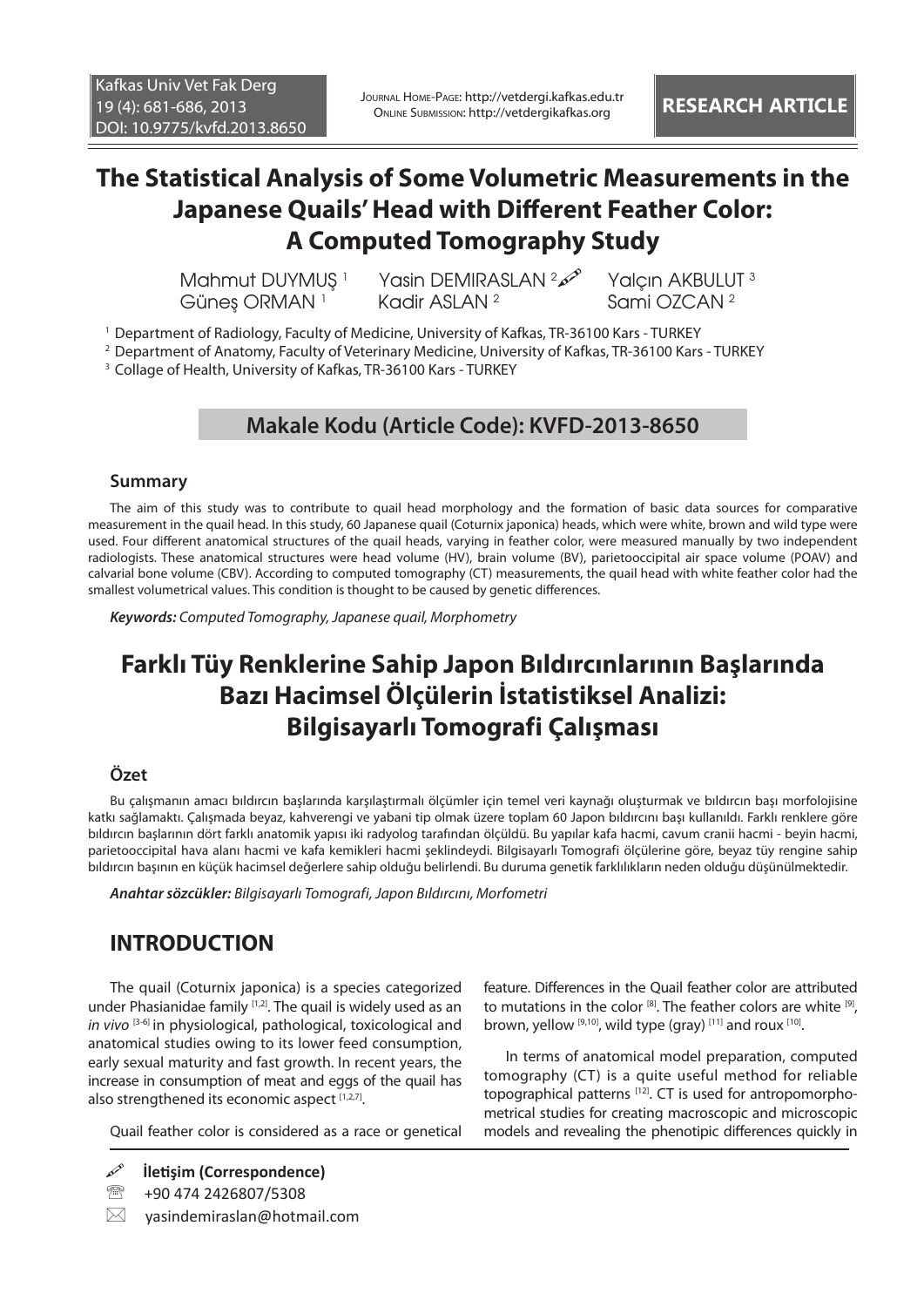small animals [13-17]. The detailed imaging of structures that make up the skull and the minimum degree of overlapping images provides a great advantage to the CT compared to other radiological methods [18,19]. One of the advantages of the CT is the short-term applicability [20]. Using CT, high solution images are obtained from cross-sections of head, and subsequently anatomical or patological data could be evaluated <a>[21-24]</a>. Three-dimensional images of anatomical structures must be accurately obtained for the zoomorphological requirements, and functional, developmental, comparative studies [25]. Additionally, the development of high resolution imaging techniques such as magnetic resonance imaging (MRI) and CT facilitated to create a small animal model and anatomical evaluations<sup>[26-30]</sup>. Volumetric measurements of small organisms or non-living structures can be evaluated via the three-dimensional images obtained from CT [25]. Three-dimensional imaging method of animal materials can be gathered into two broad categories: the first one is based on reconstruction from serial section images and the second one is based on whole - volume imaging <sup>[25]</sup>. A volume image obtained from CT consists of a stack of reconstructed cross sections around the axis of rotation [31]. Therefore, the organism could easily be evaluated in terms of the development, growth and structural differences owing to obtained images [25]. In the next step, some morphometric and volumetric measurements are practised by using these images [20].

Roentgen and CT are diagnosis methods which are frequently referred to in veterinary practice [32,33]. CT has just begun to be used in the field of avian medicine [20]. Therefore, the evaluation and interpretation of images are possible only by becoming familiar with a good level of macro anatomy of the region and the cross - sectional anatomy [33].

Turbinates, sinuses, nasal cavity, and other anatomical structures can be monitored by using CT in detail in the bird head [20]. In previous studies, anatomical CT images were excessively employed in imaging the head, nasal - paranasal sinuses, cranial cavity, nasolacrimal duct system, and turbinates have been analyzed in terms of and its three dimensional reconstructed models  $[24,34-39]$  in the differences animal specieses (reptile, sea turtle, donkey, rodentia, dog and cat [32-36,39]. However, there was no a study which reveals the anatomical data of the quail head by using CT in the literature.

The aim of this study was to contribute to quail head morphology and the formation of basic data sources for comparative measurement in the quail head using CT. Additionally, in this study, using the above-mentioned characteristics of CT was purposed to determined both status of imaging quality and parameters of method in quail head and to identify whether or not the difference term some volumetrical measurements (see materials and methods section) among quail heads, varying in feather color.

## **MATERIAL and METHODS**

In this study 60 quail heads were used. A total of 20 of them were white, 20 of them were brown and 20 of them were wild type. Quails were supplied from Quail Unit in the Education, Research and Application Farm of Kafkas University. Quails were six weeks, female and average 120 - 160 g (white: 130±5.3 g, brown: 148±7.6 g, wild type: 140±8.2 g) live weight. Animals were grown under the same live conditions (light intensity, feeding, the cage state, water etc.). Quails were killed by slaughtering for protect to wastable quilty of carcase and their heads were referred to the Research and Application Hospital Radiology Unit of Kafkas University to obtain CT images. To scan the heads 64 sliced CT (0.05 mm section) device (Aquilion 64®, Toshiba Medical Systems, 2011, Zoetermeer. The Netherlands) was used.

Four different anatomical structures of each group were measured manually by two independent radiologists with more than five-years experience. Radiologists were defined as observer 1 and observer 2. These anatomical structures were head volume (HV)*,* brain volume (BV) *(Fig. 1-D),* parietooccipital air space volume (diverticula from recessus tympanicus dorsalis invade the occipital, parietal, prootic and squamosal bones [40]) (POAV) *(Fig. 1-A, Fig. 1-B, Fig. 2-F)* and calvarial bone volume (CBV). Aquarius iNtuition Edition ver. 4. 4. 6. software was used for measurements.

Different tissues have different densities in CT, so four different density ranges were used to calculate four different tissue volumes. To calculate the POAV from -1.000 to -850 Hounsfield unit (HU), HV 0-1000 HU, BV 0-150 HU and CBV 200-1000 HU ranges were [41] setted. Both 2D axial and coronal plane images were used to calculate all the volumes. In addition to 2D images, measurements were verified also on 3D volume rendered images. For the volume unit, cm<sup>3</sup> were used and all the data were recorded carefully.

To calculate the BV and POAV region growing tool *(Fig. 1-A, Fig. 1-D),* CBV and HV single click tool *(Fig. 1-C)* was used. Because BV and POAV are spread to area, but CBV and HV are not.

Four different anatomical structure of three kind of quail heads were measured by two radiologists and many different parameters obtained. To proccess the findings easily, we named the variables as: head volume of observer 1 (HV1), head volume of observer 2 (HV2), brain volume of observer 1 (BV1), brain volume of observer 2 (BV2), parietooccipital air space volume of observer 1 (POAV1), parietooccipital air space volume of observer 2 (POAV2), calvarial bone volume of observer 1 (CBV1), calvarial bone volume of observer 2 (CBV2).

#### *Statistical Analysis*

Statistical analysis of the study was performed using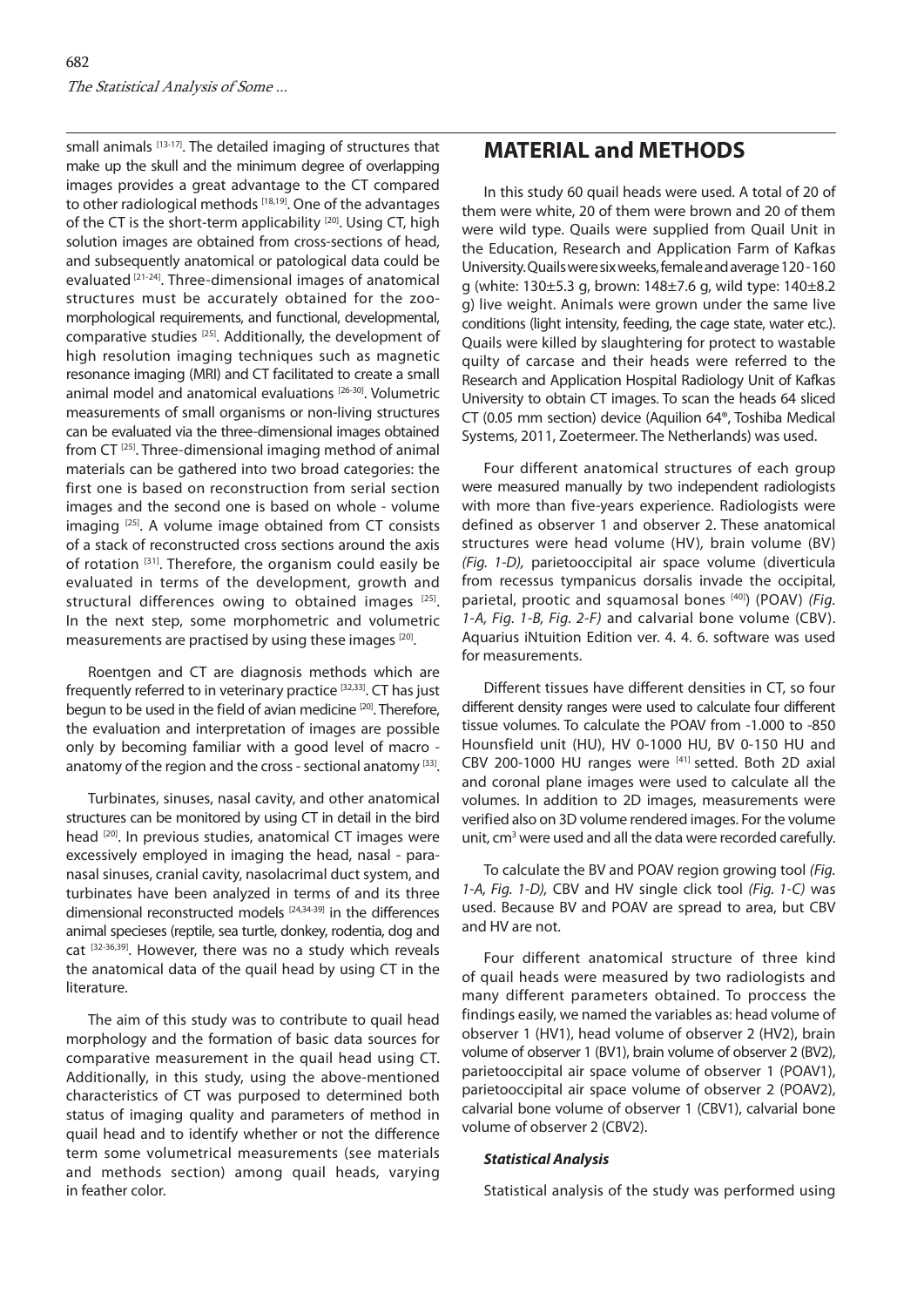### DUYMUŞ, DEMIRASLAN, AKBULUT ORMAN, ASLAN, OZCAN



**Fig 2.** Dorso - ventral view of transversal section through of the quail head. **A-** brain, **B-** cerebellum, **C-** occipital bone, **D-** oculus, **E-** rostrum, **F-** parietooccipital air space

**Şekil 2.** Bıldırcın kafasının transversal kesitinin dorso - ventral görünüşü. **A-** beyin, **B-** beyincik, **C-** occipital kemik, **D-** göz, **E-** gaga, **F-** parietooccipital hava alanı



Statistical Package for Social Sciences (SPSS) version 17.0 software package. Continuous variables were expressed as arithmetical mean±standard deviation.

Paired sample t test was used to determine the differences of the measurements of BV, HV, POAV and CBV between observer 1 and observer 2 regardless of the quail types and the groups were dependent according to observers.

Kruskal Wallis test used to calculate the differences of BV, POAV, CBV and HV of white, brown and wild type subgroups for observer 1 and 2 independently. Firstly three groups were analyzed, secondly white-brown, white-wild

683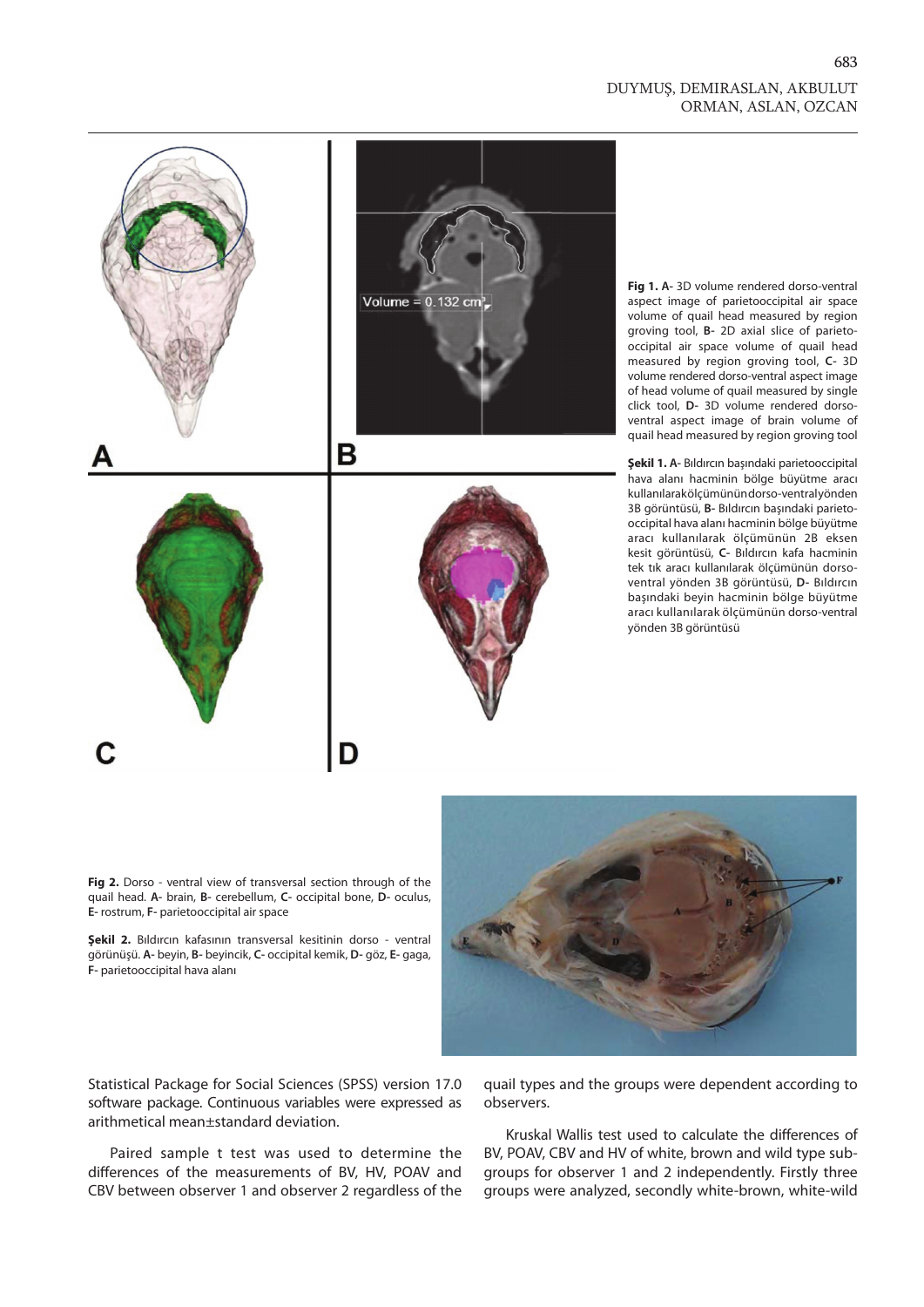and brown-wild groups were analyzed in pairs to find out the differences between the groups.

## **RESULTS**

According to the findings of the study, average values of the BV, POAV, CBV and HV of the quails (n:60) were 0.43, 0.23, 1.93 and 6.64 cm<sup>3</sup>, respectively.

According to the observers, the average results obtained from the study showed in *Table 1.* In this table, it seems that values of observer 1 are a little more than the values of observer 2.

*Table 2* indicated that each volume of three groups of quail heads showed significant difference between each other, except BV2. Moreover, the same table showed significant difference between white and brown quail head measurements except BV2 and CBV2. Additionally, *Table 2* showed significant difference between wild type and brown quail head measurements except POAV1, BV2 and POAV2, and significant difference between white and wild type quail head measurements except BV2 and POAV2 volumes (P<0.05). This results indicated that approximately all of the four measurements of the three kind of quail heads were different from each other.

Paired samples t test demonstrates that there were no significant difference in CBV and HV measurements and there were significant difference in BV and POAV between the observers (P<0.05).

## **DISCUSSION**

One should consider the limitations of this study before using these data. We have firstly reported the volumetric measurements of head in the quail by using CT. Thus, we were not able to discuss the variation of morphometrical properties of the bird head. While this study provides new morphometrical data for four volumetric measurement in the quail head, volumetric morphometrical values for other species, such as the chicken, goose, and pigeon, are also needed. When we perfomed this study, there was not a method established in the birds. Therefore, we could not compare in terms of method.

According to the findings of the study, average values of the BV, POAV, CBV and HV of the quail (n:60) were 0.43, 0.23, 1.93 and  $6.64 \text{ cm}^3$ , respectively. According to this situation, BV was forming %6.47 of HV, POAV was forming %3.46 of HV, and CBV was forming %29.07 of HV.

BV and POAV differences were due to the subjective results of the region growing tool and method. CBV and HV anology were due to the single click method based on our results. Single click is a useful tool that allows measuring the volume by clicking only once to calculate the volume. However, region growing is time consuming and relatively difficult. In this regard, the results of single click are more objective than region growing method.

In this study, feather color having the race property for quails was primary exit point. Therefore, the heads of quails

| Table 1. Shows all the data of each groups based on observers           |                 |                   |               |                   |                 |                 |  |  |  |  |  |
|-------------------------------------------------------------------------|-----------------|-------------------|---------------|-------------------|-----------------|-----------------|--|--|--|--|--|
| Table 1. Arastırıcılara göre grupların verilerinin tamamı görünmektedir |                 |                   |               |                   |                 |                 |  |  |  |  |  |
| <b>Measurement</b>                                                      |                 | <b>Observer 1</b> |               | <b>Observer 2</b> |                 |                 |  |  |  |  |  |
|                                                                         | <b>White</b>    | <b>Brown</b>      | <b>Wild</b>   | <b>White</b>      | <b>Brown</b>    | <b>Wild</b>     |  |  |  |  |  |
| BV (region growing)                                                     | $0.45 \pm 0.07$ | $0.56 + 0.07$     | $0.50 + 0.05$ | $0.36 + 0.67$     | $0.37 + 0.05$   | $0.34 \pm 0.10$ |  |  |  |  |  |
| POAV (region growing)                                                   | $0.21 \pm 0.07$ | $0.33 + 0.07$     | $0.29 + 0.04$ | $0.15 \pm 0.05$   | $0.19 \pm 0.06$ | $0.20 \pm 0.19$ |  |  |  |  |  |
| CBV (single click)                                                      | $1.56 + 0.27$   | $1.79 + 0.32$     | $2.49 + 0.29$ | $1.63 \pm 0.26$   | $1.79 + 0.32$   | $2.35 \pm 0.36$ |  |  |  |  |  |
| HV (single click)                                                       | $5.92 \pm 0.41$ | $6.60 + 0.65$     | $7.50 + 0.65$ | $5.88 \pm 0.34$   | $6.50 \pm 0.81$ | $7.45 \pm 0.68$ |  |  |  |  |  |
| The unit of the mean values and the standard deviations are $cm3$       |                 |                   |               |                   |                 |                 |  |  |  |  |  |

| <b>Table 2.</b> Kruskal Wallis Test of the white, brown and wild type subgroups (W-White, B-Brown, WT-Wild Type)<br>Table 2. Beyaz, kahverengi ve yabani tipin Kruskal Wallis Testi (W-Beyaz, B-Kahverengi, WT-Yabani Tip) |                 |                 |                   |                  |                  |      |                   |                  |  |  |  |
|----------------------------------------------------------------------------------------------------------------------------------------------------------------------------------------------------------------------------|-----------------|-----------------|-------------------|------------------|------------------|------|-------------------|------------------|--|--|--|
| <b>Test</b>                                                                                                                                                                                                                | HV <sub>1</sub> | BV <sub>1</sub> | POAV <sub>1</sub> | CBV <sub>1</sub> | H <sub>V</sub> 2 | BV2  | POAV <sub>2</sub> | CBV <sub>2</sub> |  |  |  |
| Chi-Square (W, B&WT)                                                                                                                                                                                                       | $*33.75$        | $*22.1$         | $*19.71$          | $*36.83$         | $*32.76$         | 2.84 | $*7.07$           | $*26.63$         |  |  |  |
| Chi-Square (W&B)                                                                                                                                                                                                           | $*11.71$        | $*18.62$        | $*15.81$          | $*6.4$           | $*10.11$         | 0.27 | $*6.94$           | 3.05             |  |  |  |
| Chi-Square (WT&B)                                                                                                                                                                                                          | $*13.14$        | $*9.51$         | 3.59              | $*22.55$         | $*11.35$         | 2.64 | 3.64              | $*16.15$         |  |  |  |
| Chi-Square (W&WT)                                                                                                                                                                                                          | $*26.56$        | $*5.10$         | $*10.36$          | $*27.27$         | $*27.83$         | 1.32 | 0.05              | $*20.91$         |  |  |  |
| * Means within a row are significantly different (P<0.05)                                                                                                                                                                  |                 |                 |                   |                  |                  |      |                   |                  |  |  |  |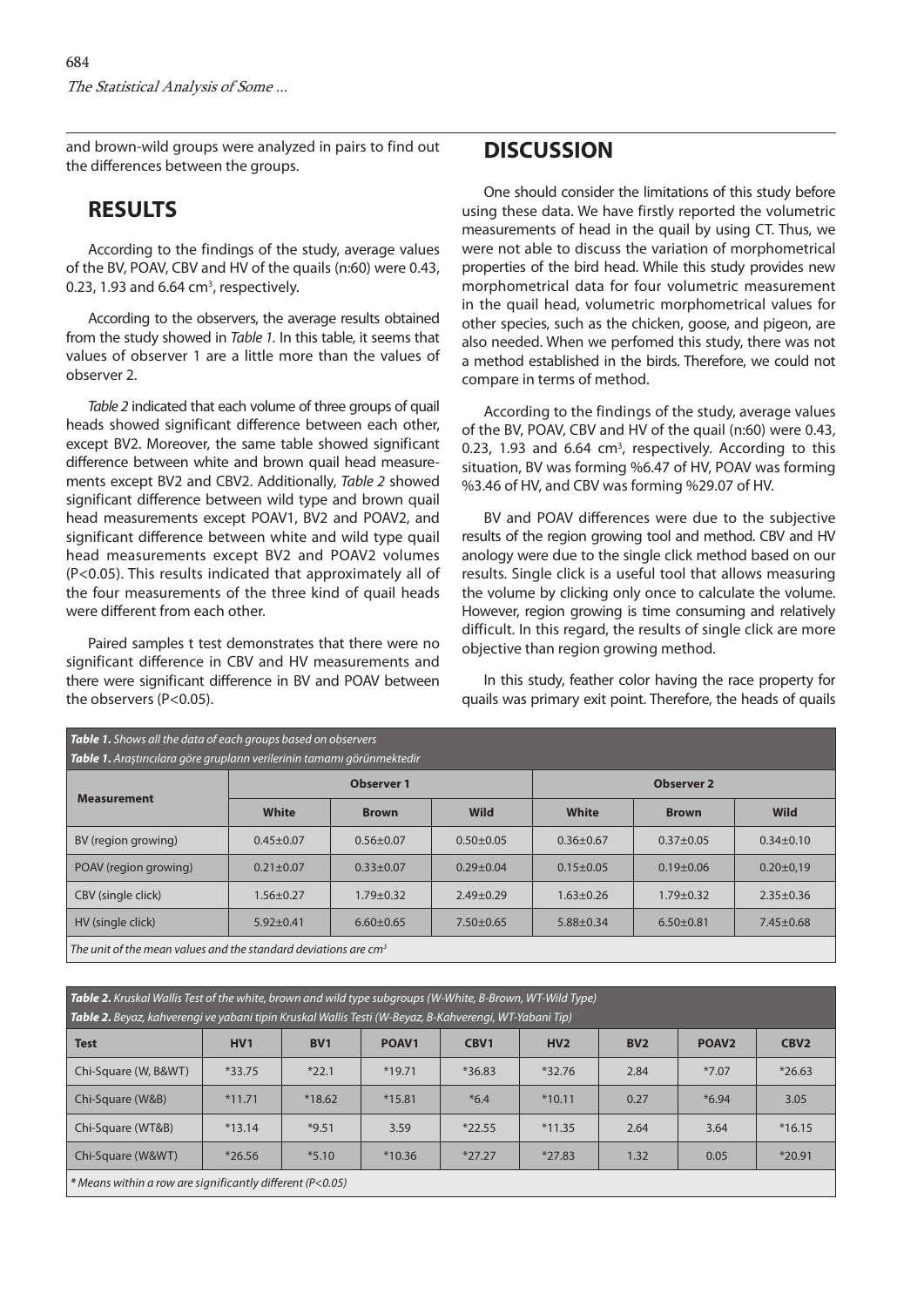685

in three different feather colors were used. There are many quails with different feather colors in the world. Some of them are white, brown, roux, yellow and gray or wild type [8-11]. In this study, different races of quails were used to compare morphological and morphometric differences. Thus, both a method for subsequent studies and a data base were formed.

CT measurements shows that the wild type quail has the biggest head and then brown and white quails were ranking lower, respectively. The brown quail has the biggest cranial cavity volume and then it is followed by wild type and white had smallest. Moreover, the wild type quail has the biggest head bone volume and then brown and white quails have respectively. According to these results, quail race with white feather color had the smallest volumetrical values. Although more compherensive studies are needed to determine the cause of the above mentioned situation, we could speculate that the applied selection pressure in the quail unit and genetic differences can be effective.

When data of head morphometry in the quails are evaluated study material is provided from single sex and equal number of members. Female quails constituted the animal material of this study. Hence, the data obtained from female quails was analyzed.

The lack of previous CT based studies in the avian literature hampered the comparisions. For this reason, the results that we have reported here have potential to contribute not only to the assessments of species but also the comparative and topographic anatomy of birds.

In conclusion, this study showed us that CT can be used for morphological and morphometric studies in quail head, additionally birds and differences term some volumetrical measurements among quail heads, varying in feather color. Furthermore, we concluded that more compherensive studies are necessary to determine the exact relationship between feather color (or race) and some morphometric measurements in the Japanese quails.

#### **Acknowledgments**

We thank Radiology Technician Ufuk Kandemir, in Radiology Unit of Research and Application Hospital of Kafkas University for his help in performing CT images.

#### **REFERENCES**

**1. İde T:** Laboratuvar Hayvanları Biliminin Temel İlkeleri. Medipres Yayınları, Özkan Matbaacılık, Ankara, 2003.

**2. Sarıca M, Camcı Ö, Selçuk E:** Bıldırcın, Sülün, Keklik, Etçi Güvercin, Beç Tavuğu ve Devekuşu Yetiştiriciliği. No: 4, 3. Baskı, Samsun, 2003.

**3. Fitzgerald CT:** The Coturnix Quail Anatomy and Histology. Iowa State University Press, Ames Iowa, 1970.

**4. Howes JR, Ivey WD:** Coturnix quail for avian research. Feedstuffs, May 12, 1-2, 1961.

**5. McLelland J:** A Colour Atlas of Avian Anatomy. Wolfe Publishing Ltd.

#### England, 1990.

**6. Sreeranjini AR, Iyyangar MP, Pramodkumar D:** Histological study on the fibrous architecture of kidney and ureter of japanese quail *(Coturnix coturnix japonica). J Vet Anat Sci,* 6 (2): 107-110, 2010.

**7. Taşbaş M, Hazıroğlu RM, Çakır A, Özer M:** Denizli horozunun solunum sisteminin morfolojisi I. Cavitas nasalis. *Ankara Univ Vet Fak Derg,* 41, 63- 80, 1994.

**8. Cneg KM, Kimura M:** Mutations and major variants in japanese quail. Chapter 13. Crawford RD (Ed): Poultry Breeding and Genetics. pp.33-362, Elsevier, Amsterdam, 1990.

**9. Truax RE, Johnson WE:** Genetics of plumage color mutants is japanese quail. *Poultry Sci*, 58, 1-9,1979.

**10. Nadeau NJ:** The Evolutionary Genetics of Sexually Selected Plumage Colour Traits in the Galliform Birds, Clare Collage, 2006.

**11. Yıldız MA, Kesici T:** Japon bıldırcınlarda *(Coturnix japonica)* sarı ve lekeli beyaz tüy rengini belirleyen genler arasındaki genetik ilişkinin incelenmesi. *Lalahan Hay Arast Enst Derg,* 37 (2): 84-90, 1997.

**12. Elliott RC:** A comparative computed tomography study of canine laparoscopic abdominal anatomy pre- and post insufflation. Pretoria Univ, 2011.

**13. Turner CH, Sun Q, Schriefer J, Pitner N, Price R, Bouxsein ML, Rosen CJ, Donahue LR, Shultz KL, Beamer WG:** Congenic mice reveal sex-specific genetic regulation of femoral structure and strength. *Calcif Tissue Int,* 73, 297-303, 2003.

**14. Silha JV, Mishra S, Rosen CJ, Beamer WG, Turner RT, Powell DR, Murphy LJ:** Perturbations in bone formation and resorption in insulinlike growth factor binding protein-3 transgenic mice. *J Bone Miner Res,* 18, 1834-1841, 2003.

**15. Moverare S, Venken K, Eriksson AL, Andersson N, Skrtic S, Wergedal J, Mohan S, Salmon P, Bouillon R, Gustafsson JA, Vanderschueren D. Ohlsson C:** Differential effects on bone of estrogen receptor alpha and androgen receptor activation in orchidectomized adult male mice. *Proc Natl Acad Sci,* USA, 100, 13573-13578, 2003.

**16. Paulus MJ, Gleason SS, Easterly ME, Foltz CJ:** A review of high-resolution X-ray computed tomography and other imaging modalities for small animal research. *Lab Animal*, 30, 36-45, 2001.

**17. Kindlmann GL, Weinstein DM, Jones GM, Johnson CR, Capecchi MR, Keller C:** Practical vessel imaging by computed tomography in live transgenic mouse models for human tumors. *Molec Imag*, 4, 417-424, 2005.

**18. Barbee DD, Allen JR, Gavin PR:** Computed tomography in horses: Tech-nique. *Vet Radiol Ultrasoun*, 28, 144-151, 1987.

**19. Gibbs C:** Dental imaging. **In,** Baker GJ, Easley J (Eds): Equine Dentistry. pp. 139-169, Philadelphia, WB Saund, 1999.

**20. Forbes NA:** Advanced Imaging Diagnostics in Avian Veterinary Practice. pp. 34 -35, Parrots, 2011.

**21. Regedon S, Franco A, Garin JM, Robina A, Lignereux Y:** Computed tomographic determination of the cranial volume of the dog applied to racial and sexual differentiation. *Acta Anat,* 142, 347-350, 1991.

**22. Regedon S, Lignereux Y, Garin JM, Martin A, Robina A:** Volumetry of the cranial cavity of the pointer: Computed tomographic determination. *Rev Med Vet*, 142, 907-910, 1991.

**23. Regedon S, Franco A, Lignereux Y, Garin JM, Robina A, Martin A:** Skull volume in Pekingese dogs. Tomodensitometry and sex-linked difference. *Rev Med Vet*, 143, 745-748, 1992.

24. Robina A, Regedon S, Guillen MT, Lignereux Y: Utilization of computed tomography for the determination of the volume of the cranial cavity of the Galgo hound. *Acta Anat*, 140, 108-111, 1991.

**25. Metscher BD:** MicroCT for comparative morphology: simple staining methods allow high-contrast 3D imaging of diverse non-mineralized animal tissues. *BMC Physiol*, 9, 11, 2009.

**26. Hirsch J:** Imaging and biological function in health and disease. *J Clin Invest*, 111, 1440-1443, 2003.

**27. Weissleder R, Mahmood U:** Molecular Imaging. *Radiol*, 219, 316-333, 2001.